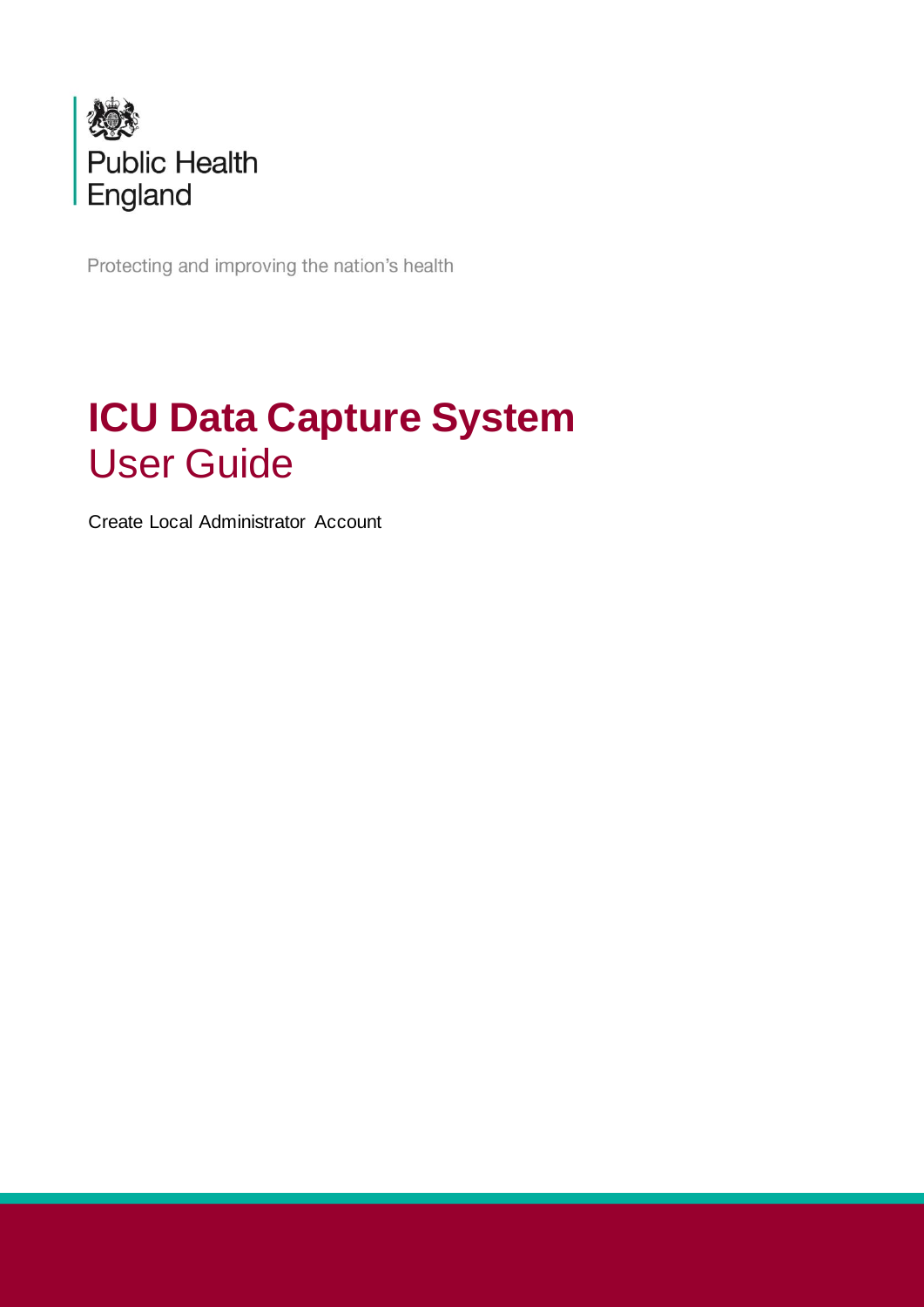# <span id="page-1-0"></span>About Public Health England

Public Health England exists to protect and improve the nation's health and wellbeing, and reduce health inequalities. We do this through world-leading science, research, knowledge and intelligence, advocacy, partnerships and the delivery of specialist public health services. We are an executive agency of the Department of Health and Social Care, and a distinct delivery organisation with operational autonomy. We provide government, local government, the NHS, Parliament, industry and the public with evidence-based professional, scientific and delivery expertise and support.

Public Health England Wellington House 133-155 Waterloo Road London SE1 8UG Tel: 020 7654 8000 [www.gov.uk/phe](http://www.gov.uk/phe) Twitter: [@PHE\\_uk](https://twitter.com/PHE_uk) Facebook: [www.facebook.com/PublicHealthEngland](http://www.facebook.com/PublicHealthEngland)

For queries relating to this document, please contact: [ICCQIP.surveillance@phe.gov.uk](mailto:ICCQIP.surveillance@phe.gov.uk)

# **OGL**

#### © Crown copyright 2020

You may re-use this information (excluding logos) free of charge in any format or medium, under the terms of the Open Government Licence v3.0. To view this licence, visit [OGL.](https://www.nationalarchives.gov.uk/doc/open-government-licence/version/3/) Where we have identified any third party copyright information you will need to obtain permission from the copyright holders concerned.

Published October 2020

 PHE supports the UN Sustainable Development Goals



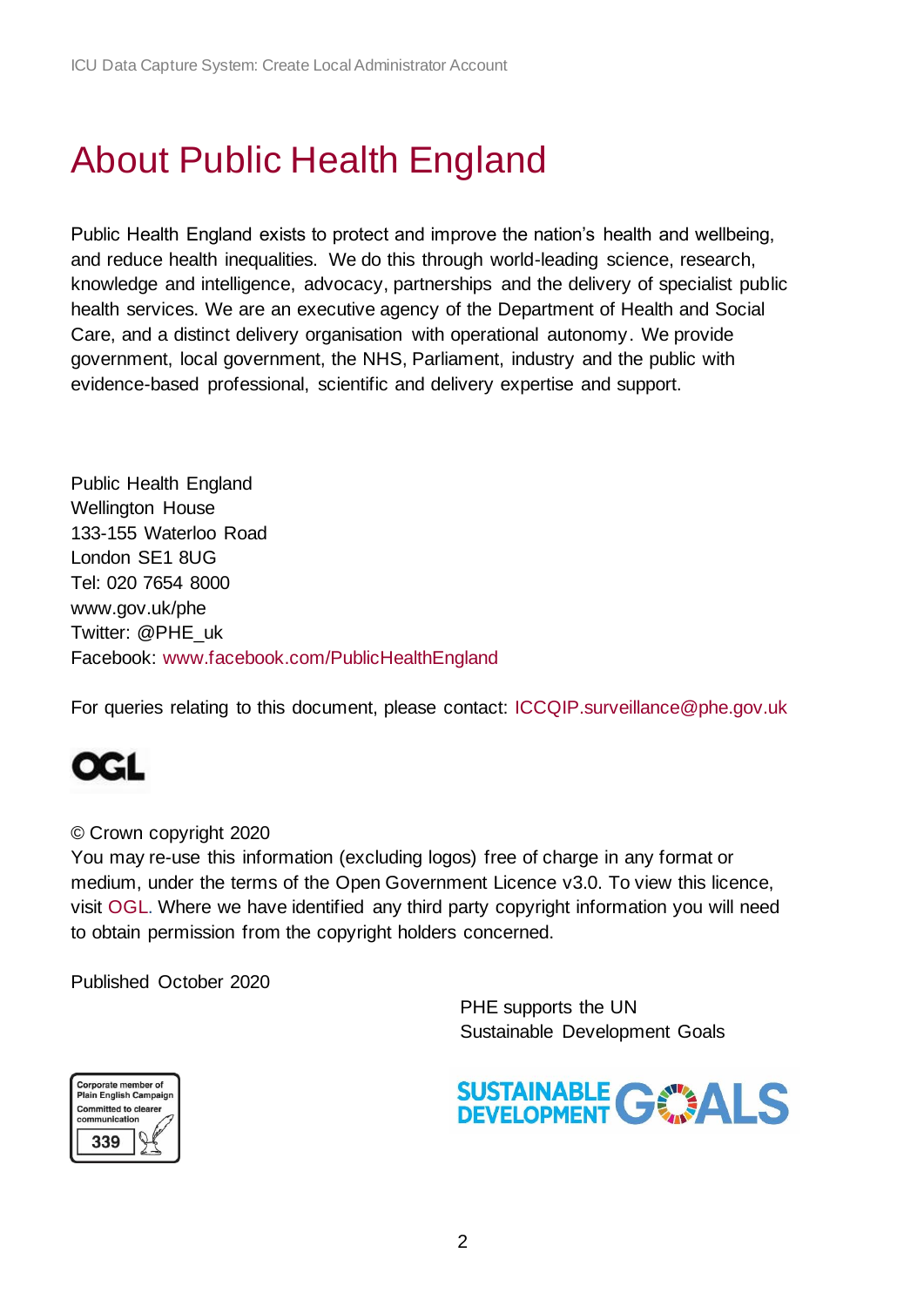# <span id="page-2-0"></span>Document History

| <b>Revision Date</b> | <b>Author</b>         | Version |
|----------------------|-----------------------|---------|
| 28/03/2018           | Public Health England | 1.0     |
| 01/10/2020           | Public Health England |         |
|                      |                       |         |
|                      |                       |         |
|                      |                       |         |
|                      |                       |         |
|                      |                       |         |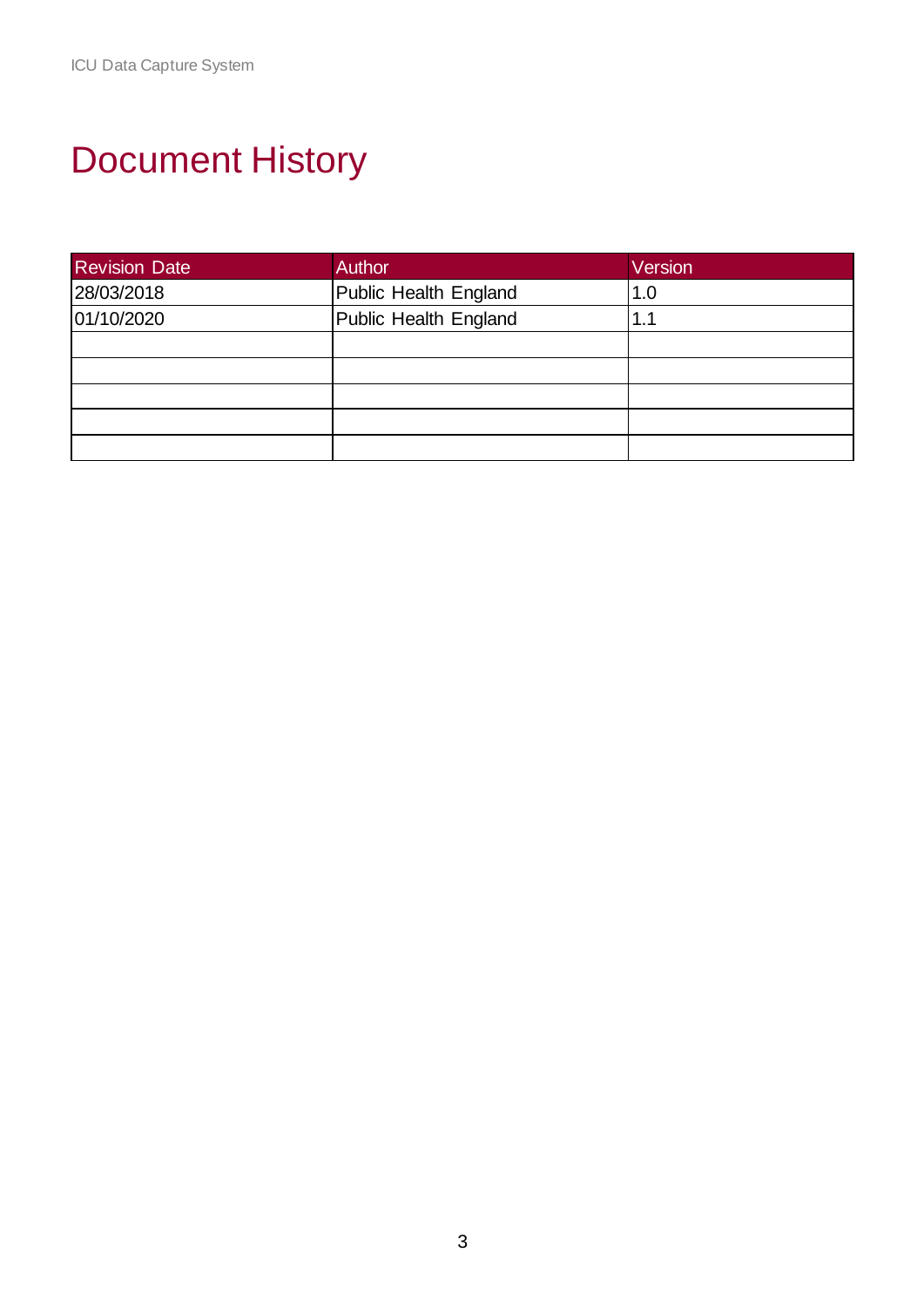## **Contents**

| About Public Health England                         | 2  |
|-----------------------------------------------------|----|
| <b>Document History</b>                             | 3  |
| Create a Local Administrator Account                | 5  |
| <b>Complete Training Guide</b>                      | 5  |
| Request an Account                                  | 6  |
| Request Accounts for Multiple Organisations         | 11 |
| Activate an Account                                 | 12 |
| <b>Activate Accounts for Multiple Organisations</b> | 14 |
| Login to the ICU DCS System                         | 14 |
| Appendix                                            | 16 |
| Organisation Types and User Roles                   | 16 |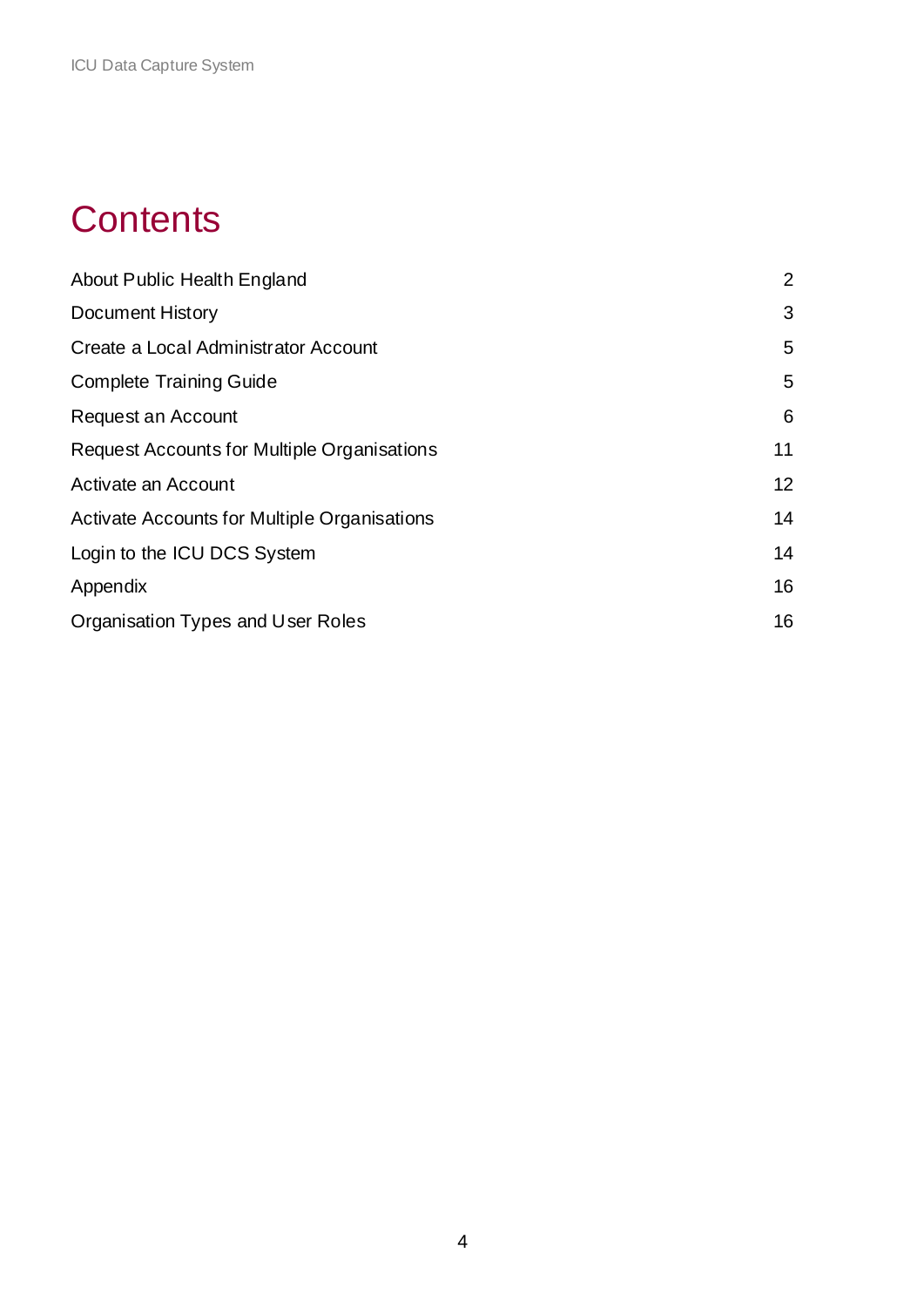# <span id="page-4-0"></span>Create a Local Administrator Account

All users on the ICU Data Capture System (ICU DCS) must create a user account. For each ICU there needs to be a minimum of one Local Administrator. There is a four-step process to create a Local Administrator account:

- Email [ICCQIP.surveillance@phe.gov.uk](mailto:ICCQIP.surveillance@phe.gov.uk) to request Local Administrator rights. A link to the online training will then be provided to you for completion  $(-5)$ minutes)
- Complete the ICU DCS Local Administrator online training (includes Local Administrator Authorisation Form)
- Request an account on the ICU DCS, which is authorised by PHE
- Verify your account adding security information, and login to the ICU DCS

Once registered as ICU Local Administrator you will be responsible for:

- Authorising or rejecting user account requests from users at the organisation(s) where you are the ICU Local Administrator
- Managing all user accounts at the organisation(s) where you are the ICU Local Administrator, including de-activating, and suspending user accounts when staff leave employment at the organisation(s) where you are the ICU Local **Administrator**

## <span id="page-4-1"></span>Complete Online Training

- Follow the link provided to you via email to begin the ICU DCS Local Administrator online training
- The first step of this process includes providing Authorisation Details
- Carefully read the quidance and watch the videos to complete the ICU DCS Local Administrator training [\(Figure 1\)](#page-5-1)
- Agree to the ICU Local Administrator Responsibilities
- Upon completion of the ICU DCS Training Guide, a copy of the completed Authorisation Form is sent to both the PHE ICCQIP team and the email address of the authorising party from within you rorganisation.
- Once PHE have received this form, the team will send you a link to the ICU DCS where you can request an account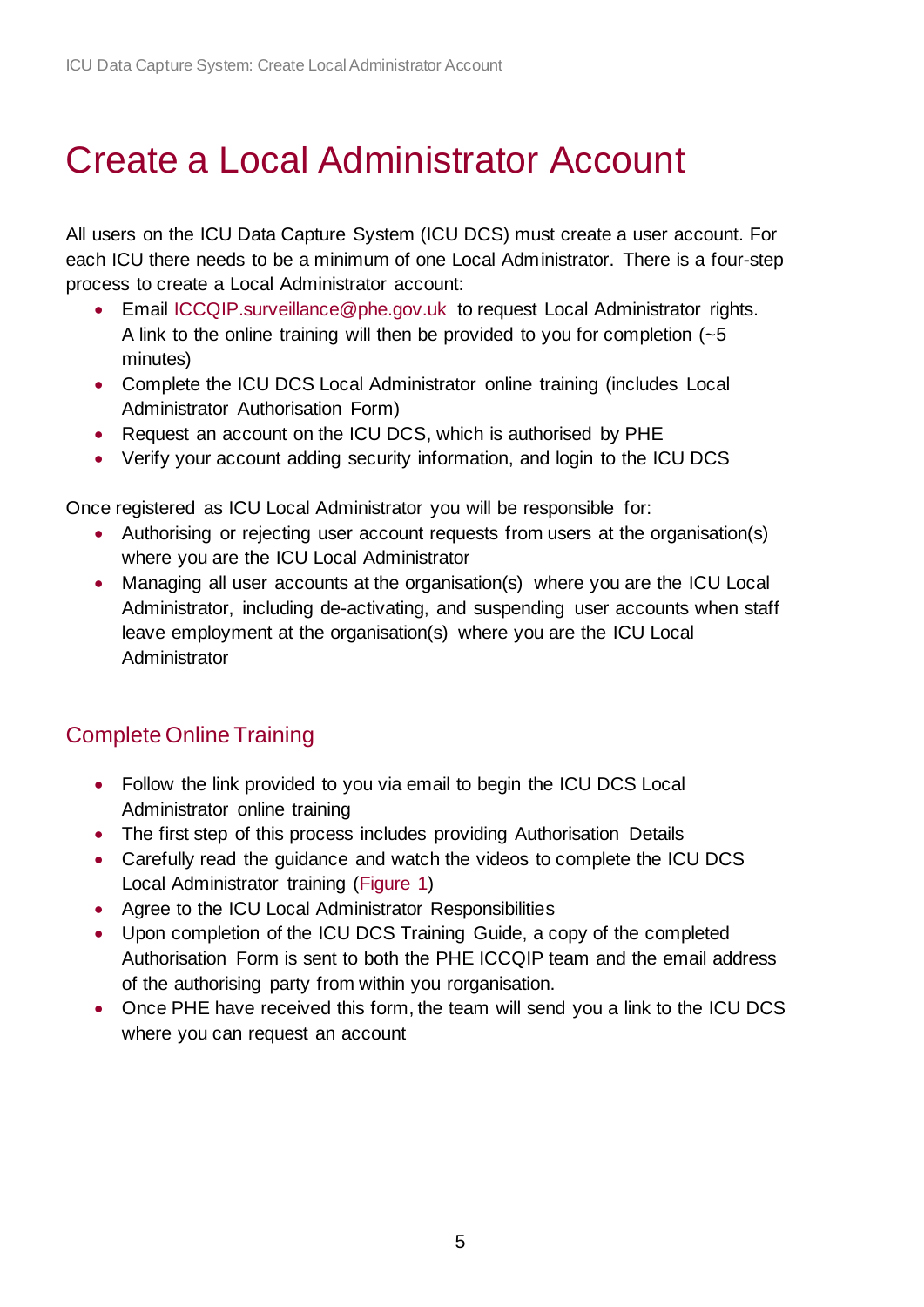### <span id="page-5-1"></span>**Figure 1: Local Administrator Online Training Guide**



## Protecting and improving the nation's health **ICCQIP Local Administrator Training Guide** Page 1 of 8 Г Introduction This Local Administrator Authorisation and Training Module consists of 6 parts: Part 1 - Authorisation Details Part 2 - Requesting a Local Administrator account Part 3 - Authorising an account request Part 4 - Locking / unlocking user accounts Part 5 - Deleting user accounts Part 6 - End-User License Agreement (EULA) Next

Public Health England has been established to protect and improve the nation's health and wellbeing, and to reduce inequalities.

Find out more about Public Health England

## <span id="page-5-0"></span>Request an Account

- Go to [https://icudcs.phe.org.uk](https://icudcs.phe.org.uk/)
- The ICU DCS will display the 'Homepage' screen [\(Figure 2\)](#page-6-0)
- Select 'Register' button in the in the 'Log in' panel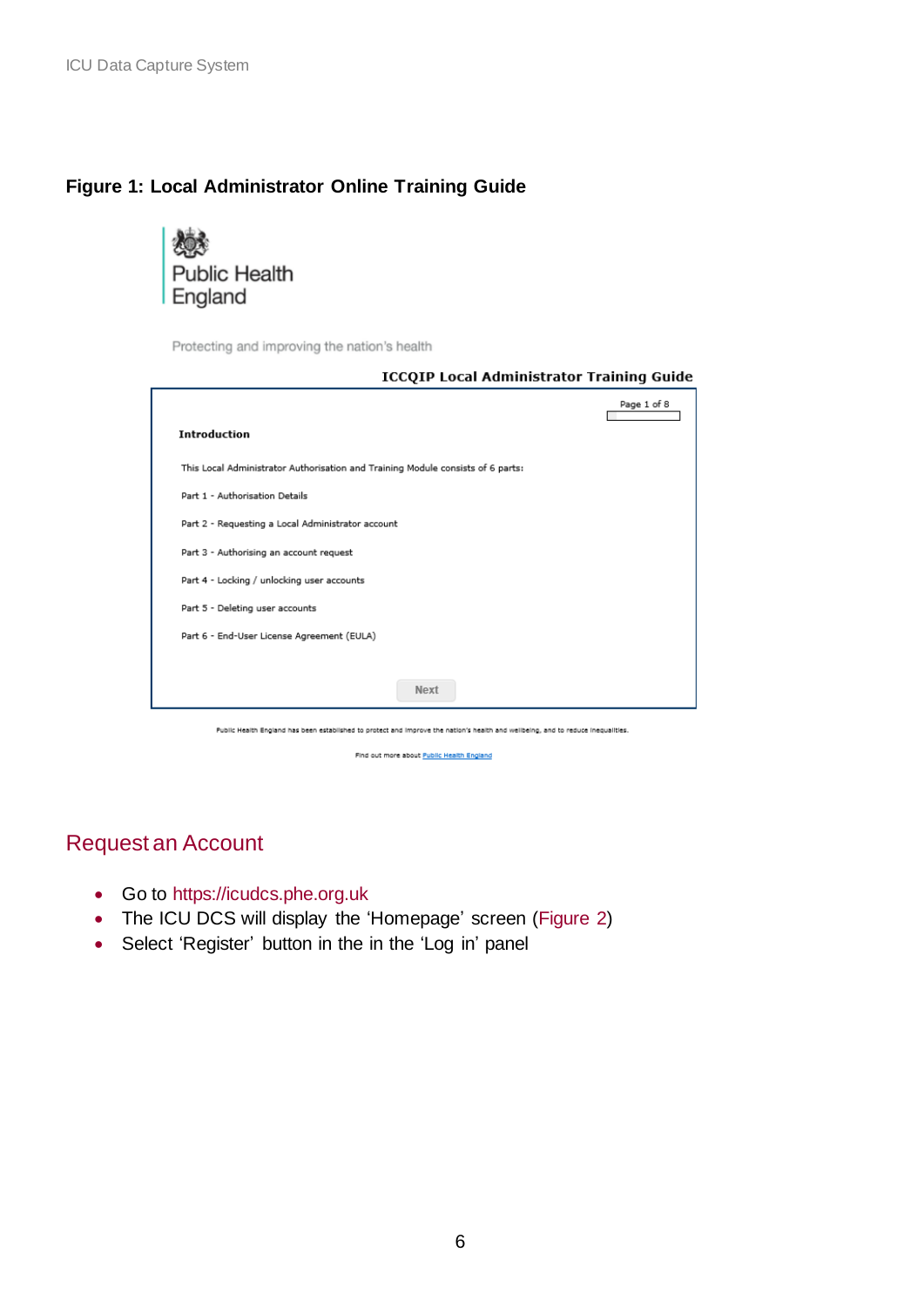## <span id="page-6-0"></span>**Figure 2: ICU DCS Homepage**



• You will be redirected to 'Request User Account' screen [\(Figure 3\)](#page-7-0)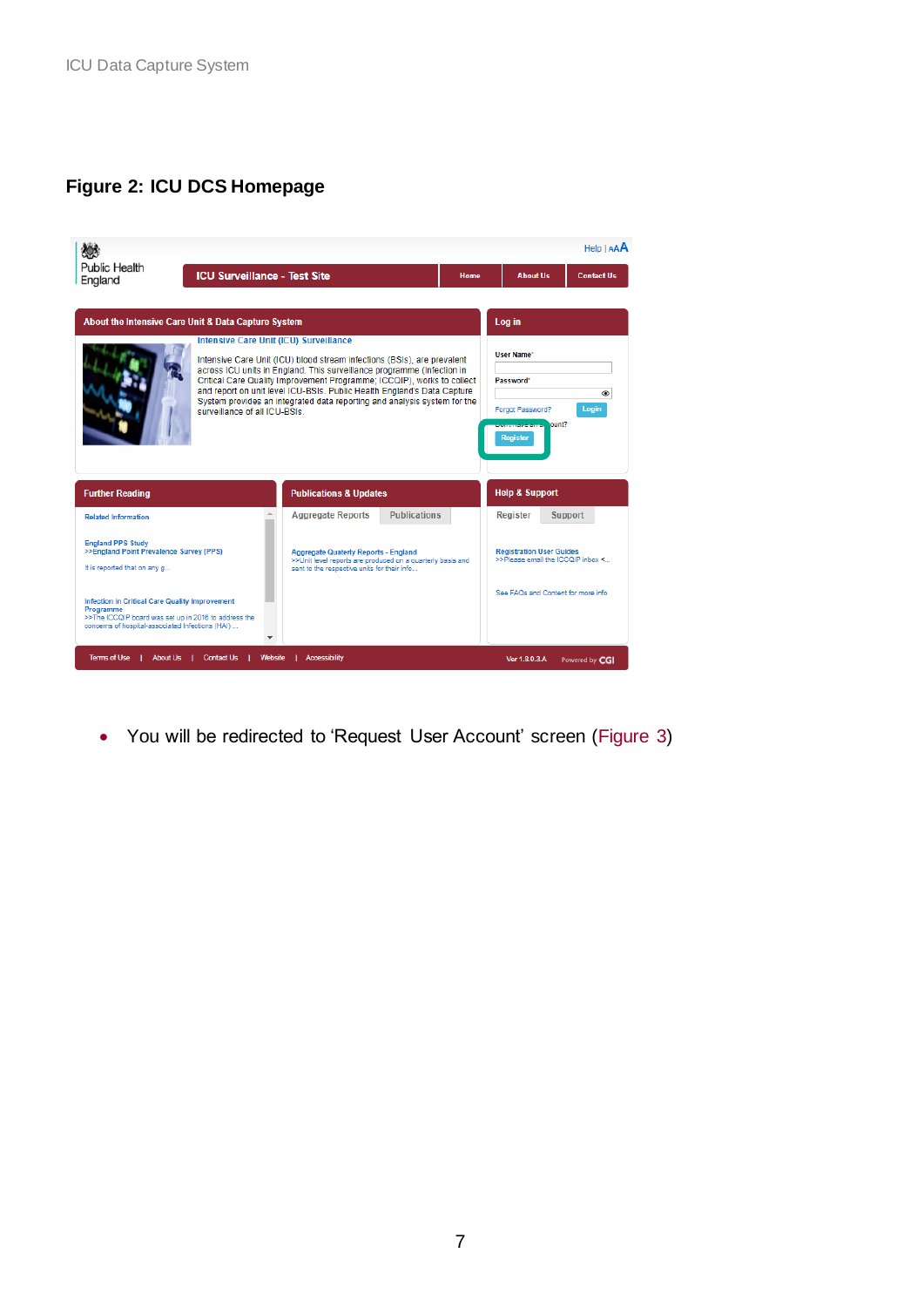## <span id="page-7-0"></span>**Figure 3:The ICU DCS "Request User Account" screen**

| <b>Request User Account</b>                       |                                     |                              |               |
|---------------------------------------------------|-------------------------------------|------------------------------|---------------|
| Mandatory fields are marked with red asterisk (*) |                                     |                              |               |
| Email Address*                                    |                                     |                              |               |
| Confirm Email Address*                            |                                     |                              |               |
| First Name*                                       |                                     |                              |               |
| Surname*                                          |                                     |                              |               |
| Primary Contact Telephone Number*                 |                                     |                              |               |
| <b>Secondary Contact Telephone Number</b>         |                                     |                              |               |
| Surveillance programme*                           | ICCQIP ICU bloodstream surveillance | $\overline{\phantom{a}}$     |               |
| Region*                                           | $-$ Select $-$                      | $\overline{\phantom{a}}$     |               |
| Organisation Type*                                | -- Select --                        |                              |               |
| Organisations*                                    | -- Select --                        |                              |               |
| <b>ICU units</b>                                  | Select Site                         | ۰                            |               |
| Roles*                                            | Select Roles                        | $\overline{\phantom{a}}$     |               |
|                                                   |                                     |                              |               |
|                                                   |                                     | Type the code from the image |               |
|                                                   |                                     | <b>Submit</b>                | <b>Cancel</b> |

- Enter your 'Email Address', 'First Name', 'Surname' and Contact Telephone Number(s)
	- o 'Email Address' and 'Confirm Email Address' must be identical
- Select the 'Region' associated to your organisation from the dropdown menu
	- $\circ$  If access is being requested for a national level organisation then 'National' should be selected. For further information regarding organisational structure please refer to [Table 1](#page-15-2) in the Appendix at the end of this document.
- <span id="page-7-1"></span>• Select your 'Organisation Type' from the dropdown menu
	- o The 'Organisation Type' field provides a choice of different organisational classes. Please select **Intensive Care Unit or Independent Sector Healthcare Provider,**  to register as an ICU [\(Figure 4\)](#page-7-1)**.** For further information regarding organisation types please refer to [Table 1](#page-15-2) in the Appendix at the end of this document.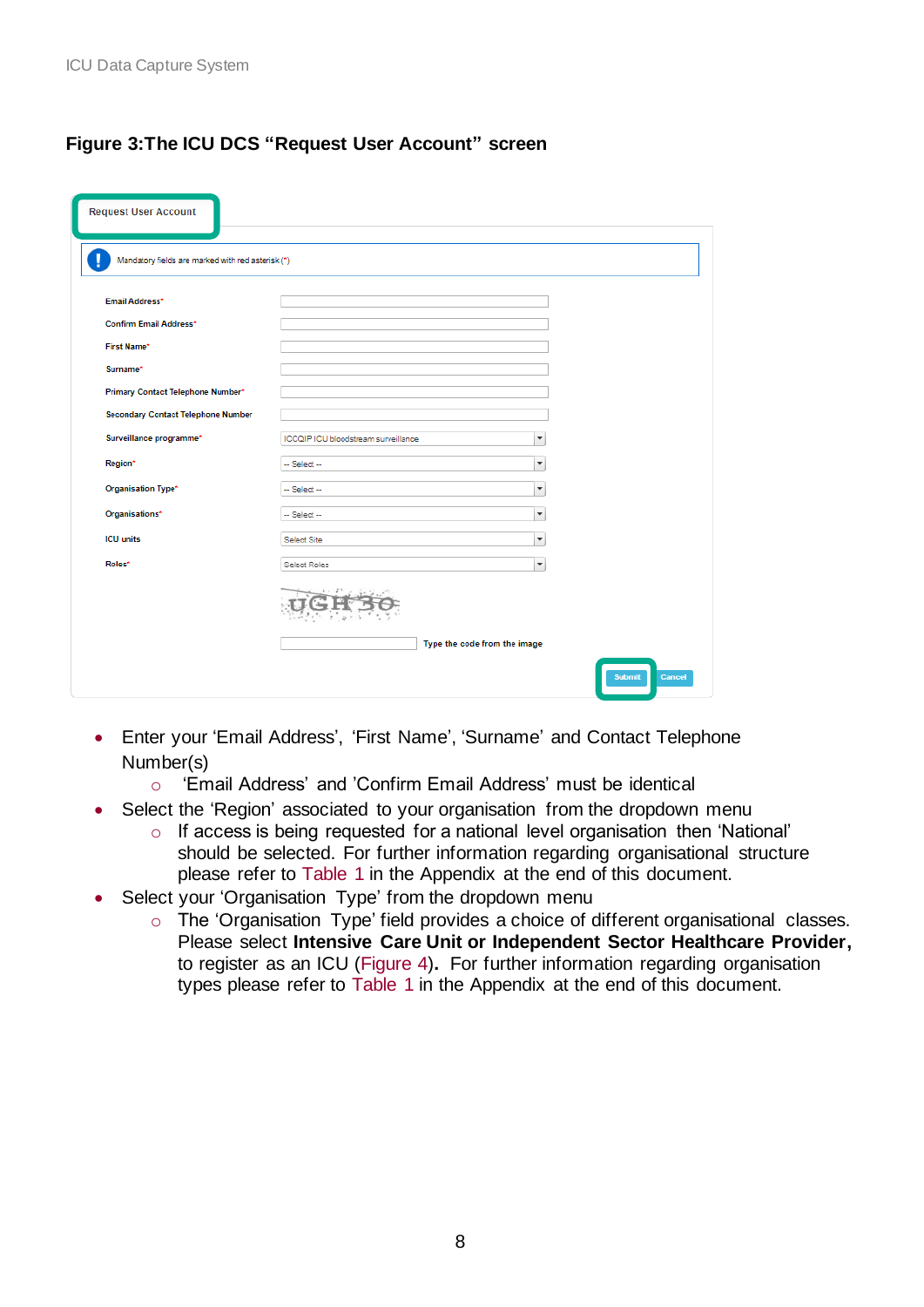## **Figure 4: Request User Account page: Organisation Type**

| <b>Request User Account</b>                       |                                            |   |
|---------------------------------------------------|--------------------------------------------|---|
| Mandatory fields are marked with red asterisk (*) |                                            |   |
| Email Address*                                    |                                            |   |
| Confirm Email Address*<br>First Name*             |                                            |   |
| Surname*                                          |                                            |   |
| Primary Contact Telephone Number*                 |                                            |   |
| <b>Secondary Contact Telephone Number</b>         |                                            |   |
| Surveillance programme*                           | <b>ICCQIP ICU bloodstream surveillance</b> | ▼ |
| Region*                                           | <b>LONDON</b>                              | ۰ |
| Organisation Type*                                | <b>Intensive Care Unit</b>                 | ▼ |
| Organisations*                                    | $-$ Select $-$                             | ۰ |
| <b>ICU</b> units                                  | <b>Select Site</b>                         | ▼ |
| Roles*                                            | <b>Select Roles</b>                        | ▼ |

- For NHS ICUs, select "Intensive Care Unit" for 'Organisation Type' and then select the NHS Trust that your ICU is a part of from the 'Organisation(s)' dropdown menu
- However, for Independent Sector ICUs, select "Independent Sector Healthcare Provider" for 'Organisation Type' and then select the Independent Sector Healthcare Provider from the 'Organisation(s)' dropdown menu
	- o You can request access to ICUs at more than one NHS Trust/Independent Sector Healthcare Provider by selecting multiple options from the 'Organisation(s)' dropdown menu (see ['Request Accounts for Multiple](file://///COLHPAFIL004.HPA.org.uk/Colindale_Data/HQ%20Group%20and%20LARS/Group%20Data/Bacteraemia/ICU%20surveillance/sentinel%20study%20commencing%202015/User%20Guides/DCS%20Launch%20new%20user%20guides%202018/Word%20docs/ICUDCS_UserManagement_Create_New_Account_User_Guide_v2.0.docx%23Request_Multiple_Orgs)  [Organisations'](file://///COLHPAFIL004.HPA.org.uk/Colindale_Data/HQ%20Group%20and%20LARS/Group%20Data/Bacteraemia/ICU%20surveillance/sentinel%20study%20commencing%202015/User%20Guides/DCS%20Launch%20new%20user%20guides%202018/Word%20docs/ICUDCS_UserManagement_Create_New_Account_User_Guide_v2.0.docx%23Request_Multiple_Orgs) below).
	- o However, if you want to have access to both Independent Sector and NHS ICUs, you will need to register separately for these.
- Select the ICU(s) you want to have access to from the 'ICU units' drop down menu.
- Select 'ICU Local Administrator' from the 'Role' dropdown menu. You can also request additional roles if required, for further information about Roles and Permissions please view [Table 2](#page-16-0) of the [Appendix](#page-15-0) at the end of this Training Manual
	- You can select more than one role to access the ICU DCS by selecting multiple options from the dropdown menu. The role(s) you have selected will impact the level of access and data you are able to view
	- Should you wish to update the roles associated to your account, for example add the ICU Data Entry role after registration, please contact PHE who will update this for you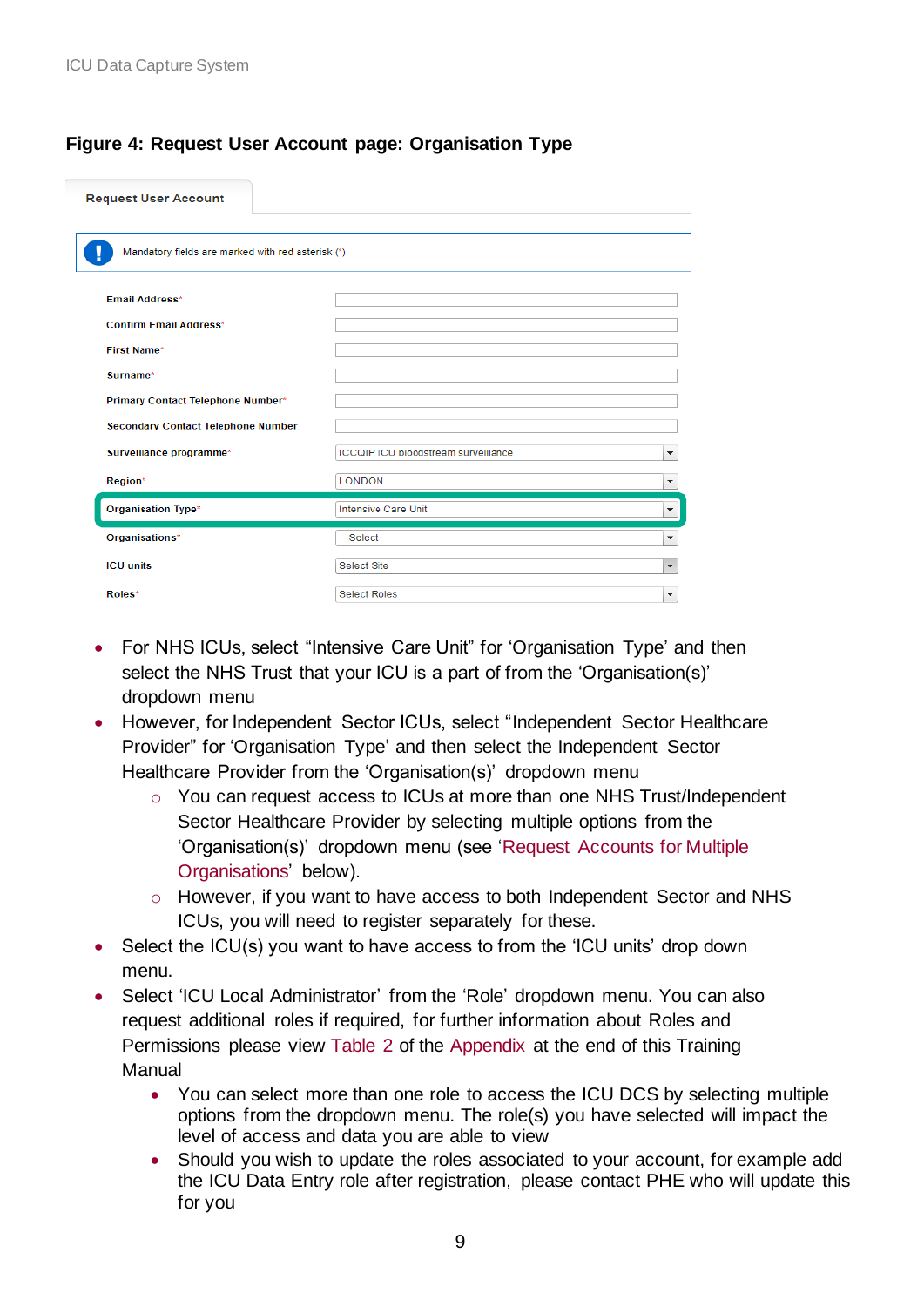- Enter the CAPTCHA code at the bottom of the page
- Select the 'Submit' button
	- o You will be navigated to the 'User Account Submission Confirmation' screen
- Select the 'Continue' button
	- o You will be navigated to the ICU DCS 'Homepage' screen [\(Figure 2\)](#page-6-0)
- The ICU DCS will automatically send you an email confirming your request for an account and one to PHE to authorise your account [\(Figure 5\)](#page-9-0)

### <span id="page-9-0"></span>**Figure 5: Request for a new User Account confirmation email**

PHE Data Capture System: Your Request for a New Account

Your request for a new account has been sent to the Authorised Person for your organisation/s and we'll let you know when your request has been processed by sending a message to the e-mail address you registered with.

Kind regards,

PHE Data Capture System

- <span id="page-9-1"></span>• If you have completed the ICU Local Administrator authorisation form and the training module, PHE will then 'Authorise' or 'Reject' your account request
	- o If your account request is authorised, you will then be sent a further email by the ICU DCS, asking you to verify your email account [\(Figure 6\)](#page-9-1). Click on the "verify email address" link and this will direct you to the ICU DCS to complete your account request (entering password and security questions) (see ['Activate an Account'](file://///COLHPAFIL004.HPA.org.uk/Colindale_Data/HQ%20Group%20and%20LARS/Group%20Data/Bacteraemia/ICU%20surveillance/sentinel%20study%20commencing%202015/User%20Guides/DCS%20Launch%20new%20user%20guides%202018/Word%20docs/ICUDCS_UserManagement_Create_New_Account_User_Guide_v2.0.docx%23Activate_Account) section below).
	- o You will then be able to login to the ICU DCS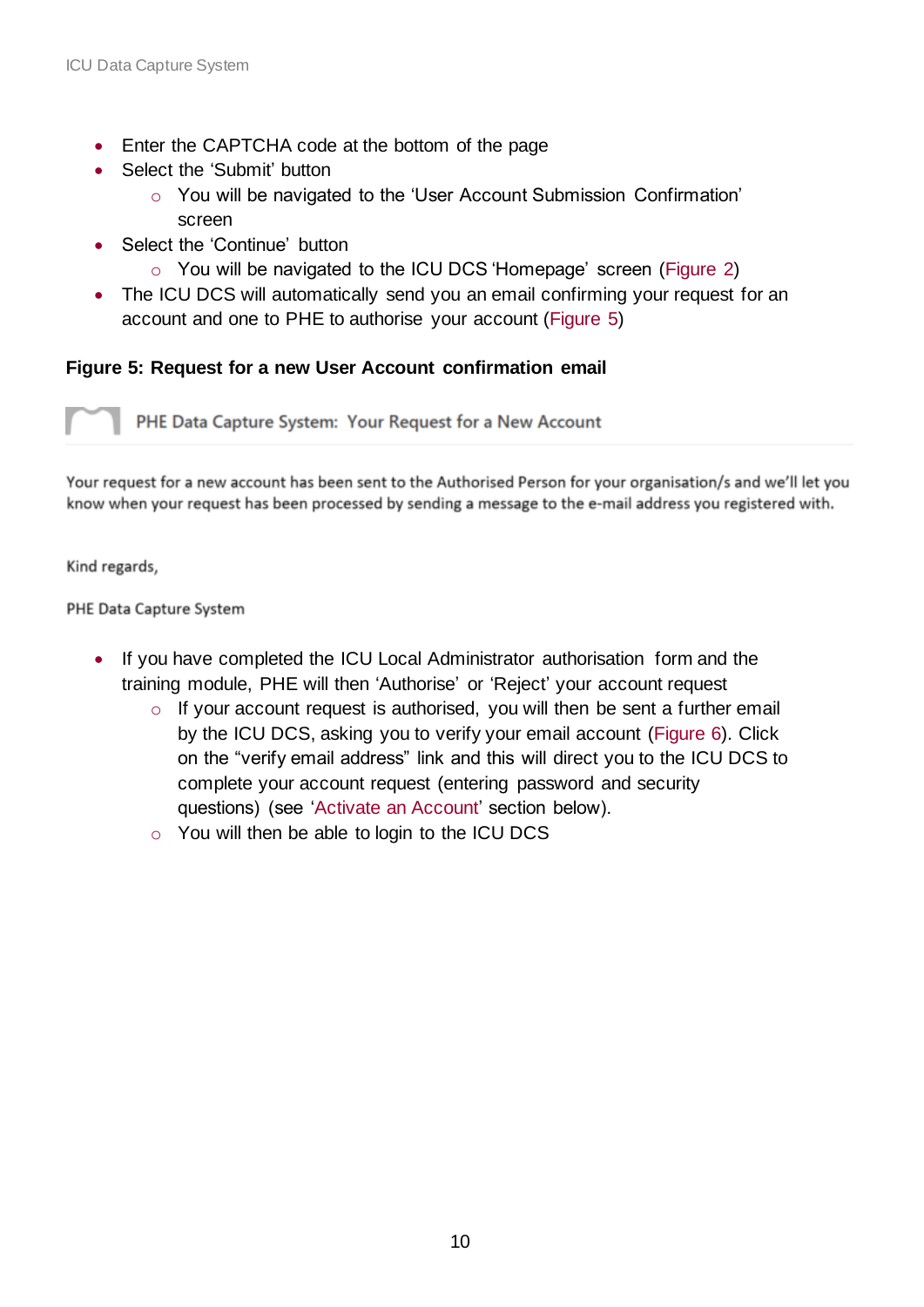#### **Figure 6: Request for a new User Account approval email**

PHE Data Capture System: Your Request for a New Account

Your request for a new account on the PHE Data Capture System has been approved.

You are authorised to log on as ICU Data Entry, ICU Local Administrator, ICU Read Only, ICU Read Only No PII, ICU Reports, ICU Signoff for RHM - CTICU

Please activate your account by visiting Verify Account

Kind regards,

PHE Data Capture System

## <span id="page-10-0"></span>Request Accounts for Multiple Organisations

Users associated to more than one organisation, or ICU, can register for access to multiple organisations/ICUs on the ICU DCS, by selecting their associated organisations from the 'Organisation(s)' and/or 'ICU units' dropdown menus [\(Figure 7,](#page-10-1) [Figure 8\)](#page-11-1).

#### <span id="page-10-1"></span>**Figure 7: Drop down selection for multiple organisations**

| <b>Request User Account</b>                       |                                                                                |                                 |
|---------------------------------------------------|--------------------------------------------------------------------------------|---------------------------------|
|                                                   |                                                                                |                                 |
| Mandatory fields are marked with red asterisk (*) |                                                                                |                                 |
| <b>Email Address*</b>                             |                                                                                |                                 |
| <b>Confirm Email Address*</b>                     |                                                                                |                                 |
| <b>First Name*</b>                                |                                                                                |                                 |
| Surname*                                          |                                                                                |                                 |
| Primary Contact Telephone Number*                 |                                                                                |                                 |
| <b>Secondary Contact Telephone Number</b>         |                                                                                |                                 |
| Surveillance programme*                           | <b>ICCQIP ICU bloodstream surveillance</b>                                     | $\overline{\phantom{a}}$        |
| Region*                                           | <b>LONDON</b>                                                                  | $\overline{\phantom{a}}$        |
| Organisation Type*                                | <b>Intensive Care Unit</b>                                                     | $\overline{\phantom{a}}$        |
| Organisations*                                    | $-$ Select $-$                                                                 |                                 |
| <b>ICU</b> units                                  | <b>CHELSEA AND WESTMINSTER HOSPITAL NHS FOUNDATION</b>                         |                                 |
| Roles <sup>*</sup>                                | <b>TRUST</b><br>E EPSOM AND ST HELIER UNIVERSITY HOSPITALS NHS<br><b>TRUST</b> |                                 |
|                                                   | GREAT ORMOND STREET HOSPITAL FOR CHILDREN NHS<br><b>FOUNDATION TRUST</b>       |                                 |
|                                                   | □ GUY'S AND ST THOMAS' NHS FOUNDATION TRUST                                    |                                 |
|                                                   | HOMERTON UNIVERSITY HOSPITAL NHS FOUNDATION                                    |                                 |
|                                                   | <b>TRUST</b><br>IMPERIAL COLLEGE HEALTHCARE NHS TRUST                          |                                 |
|                                                   | <b>EXING'S COLLEGE HOSPITAL NHS FOUNDATION TRUST</b>                           |                                 |
|                                                   | <b>EXINGSTON HOSPITAL NHS FOUNDATION TRUST</b>                                 |                                 |
|                                                   | <b>ILEWISHAM AND GREENWICH NHS TRUST</b>                                       | <b>Submit</b><br>Cancel         |
|                                                   | <b>LONDON NORTH WEST UNIVERSITY HEALTHCARE NHS</b><br><b>TRUST</b>             |                                 |
| About Us   Contact Us<br><b>Terms of Use</b>      | NORTH MIDDLESEX UNIVERSITY HOSPITAL NHS TRUST                                  | Ver 1.8.0.5.D<br>Powered by CGI |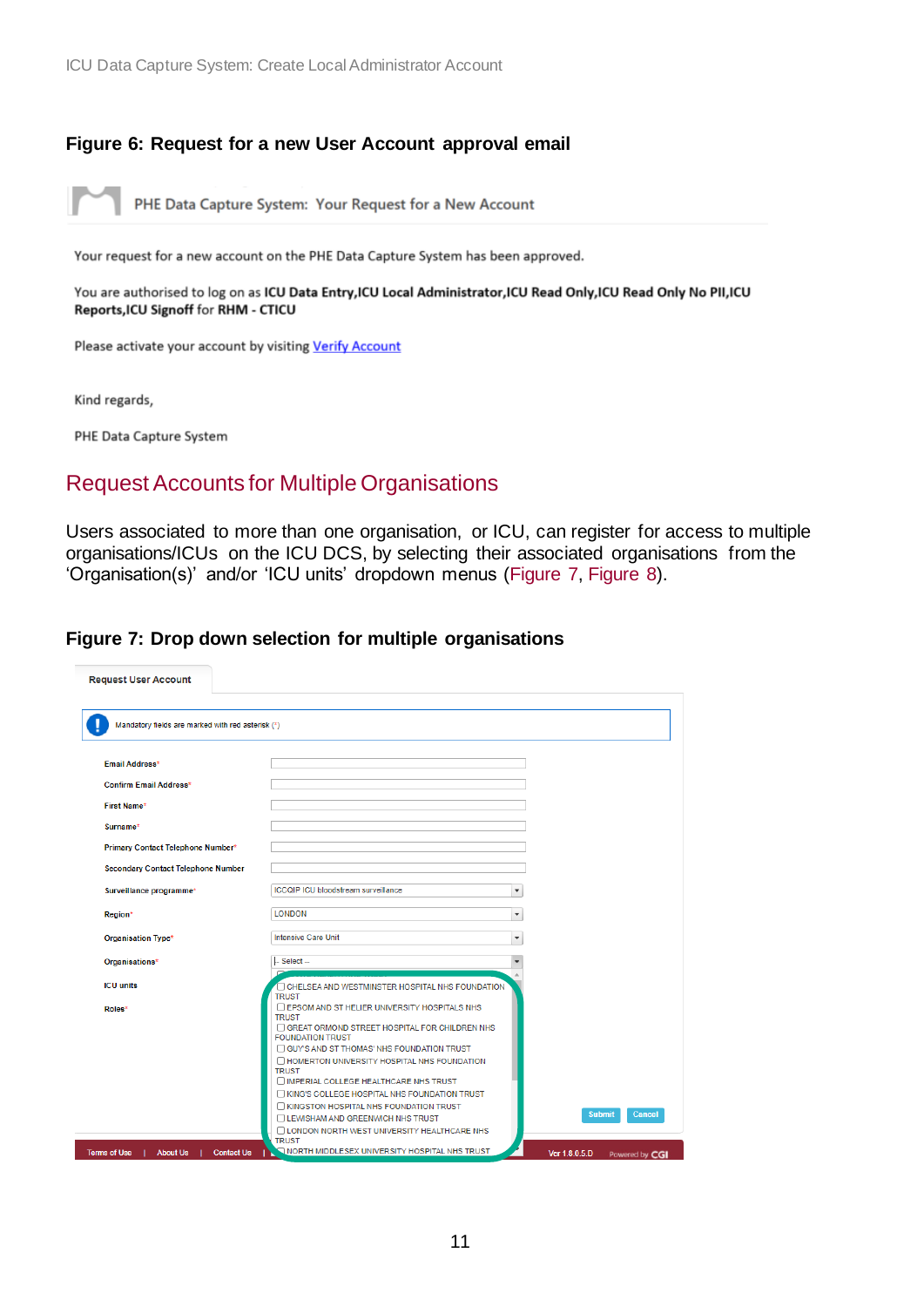## <span id="page-11-1"></span>**Figure 8: Drop down selection for multiple ICUs**

| <b>Public Health</b><br><b>ICU Surveillance</b><br>England |                                                                                                       | Home                     | <b>About Us</b> | <b>Contact Us</b> |
|------------------------------------------------------------|-------------------------------------------------------------------------------------------------------|--------------------------|-----------------|-------------------|
| <b>Request User Account</b>                                |                                                                                                       |                          |                 |                   |
| Mandatory fields are marked with red asterisk (*)          |                                                                                                       |                          |                 |                   |
| Email Address*                                             |                                                                                                       |                          |                 |                   |
| <b>Confirm Email Address*</b>                              |                                                                                                       |                          |                 |                   |
| <b>First Name*</b>                                         |                                                                                                       |                          |                 |                   |
| Surname*                                                   |                                                                                                       |                          |                 |                   |
| Primary Contact Telephone Number*                          |                                                                                                       |                          |                 |                   |
| <b>Secondary Contact Telephone Number</b>                  |                                                                                                       |                          |                 |                   |
| Surveillance programme*                                    | <b>ICCQIP ICU bloodstream surveillance</b>                                                            | $\overline{\phantom{a}}$ |                 |                   |
| Region*                                                    | $-$ Select $-$                                                                                        | $\overline{\phantom{a}}$ |                 |                   |
| Organisation Type*                                         | <b>Intensive Care Unit</b>                                                                            | $\overline{\phantom{a}}$ |                 |                   |
| Organisations*                                             | AIREDALE NHS FOUNDATION TRUST                                                                         | $\overline{\phantom{a}}$ |                 |                   |
| <b>ICU units</b>                                           | RCF - ADULT CRITICAL CARE, RCF - N<br>ONATAL CRITICAL CARE,                                           |                          |                 |                   |
| Roles*                                                     | $\blacktriangleright$ --All--<br><b>Z</b> RCF - ADULT CRITICAL CARE<br>C RCF - NEONATAL CRITICAL CARE |                          |                 |                   |
|                                                            | ID ZI<br>$\rightarrow$                                                                                |                          |                 |                   |
|                                                            | Type the code from the image                                                                          |                          |                 |                   |
|                                                            |                                                                                                       |                          |                 |                   |

## <span id="page-11-0"></span>Activate an Account

- If your account request is Authorised, the ICU DCS will send an email titled "ICU Data Capture System: Your Request for a New Account", asking you to activate your account by selecting the 'Verify Account' link in the message [\(Figure 6\)](#page-9-1).
- Once you have clicked on the verification link, you will be navigated to the ICU DCS 'User Account Verified' screen
- Read and 'Accept' the End-User Licence Agreement, if you select 'Reject', you will need to register again [\(Figure 9\)](#page-12-0)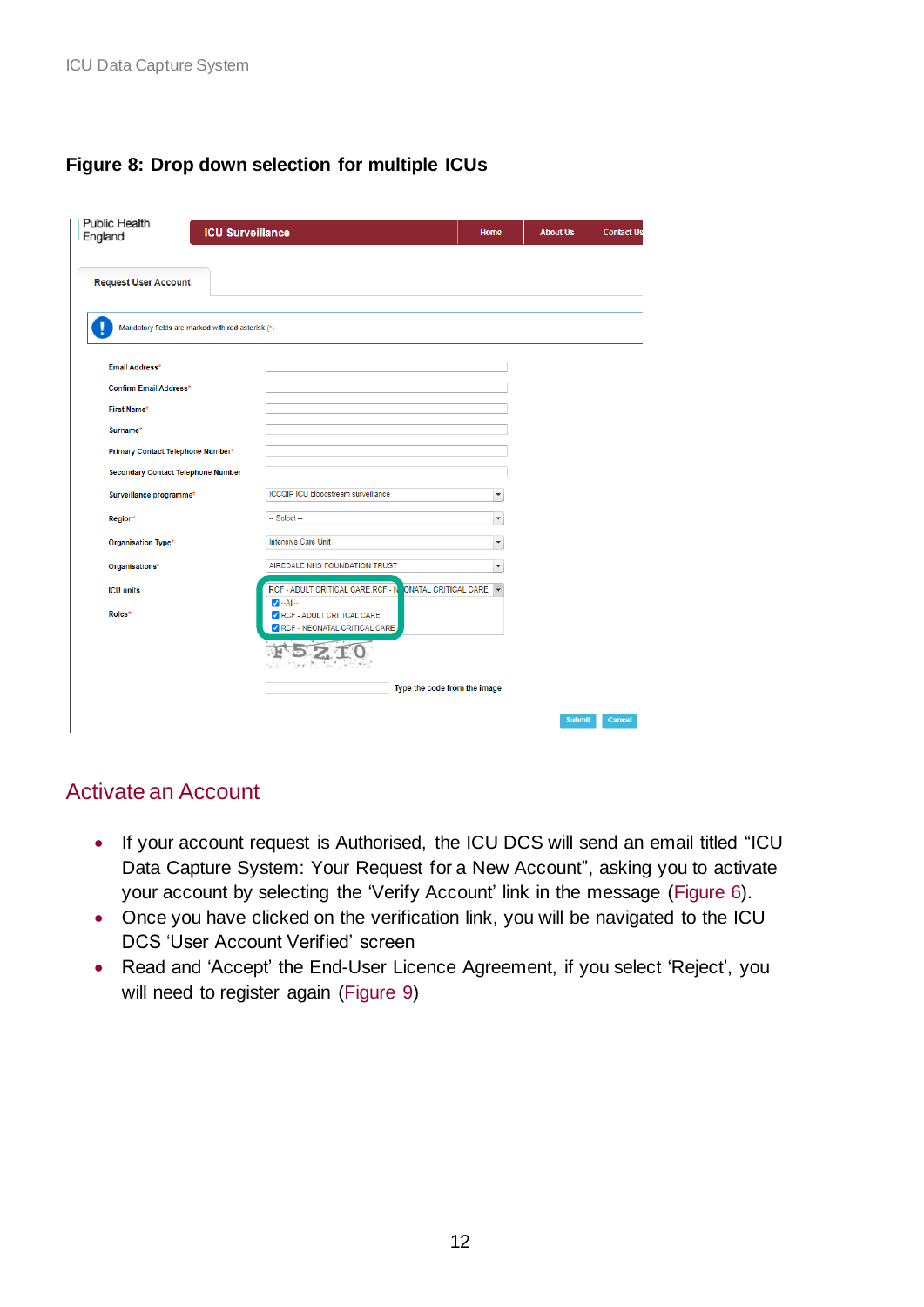### <span id="page-12-0"></span>**Figure 9: User Account Verification and End- Screen Licence Agreement page**

|                                 |                                                                                                                                                                                                                                                                                                                                                                                                                                                                                                                                                                                                                                                                                                                                                                                                                                                                                                                                                                                             |      |                 | Help   AAA        |
|---------------------------------|---------------------------------------------------------------------------------------------------------------------------------------------------------------------------------------------------------------------------------------------------------------------------------------------------------------------------------------------------------------------------------------------------------------------------------------------------------------------------------------------------------------------------------------------------------------------------------------------------------------------------------------------------------------------------------------------------------------------------------------------------------------------------------------------------------------------------------------------------------------------------------------------------------------------------------------------------------------------------------------------|------|-----------------|-------------------|
| <b>Public Health</b><br>England | <b>ICU Surveillance - Test Site</b>                                                                                                                                                                                                                                                                                                                                                                                                                                                                                                                                                                                                                                                                                                                                                                                                                                                                                                                                                         | Home | <b>About Us</b> | <b>Contact Us</b> |
| <b>User Account Verified</b>    |                                                                                                                                                                                                                                                                                                                                                                                                                                                                                                                                                                                                                                                                                                                                                                                                                                                                                                                                                                                             |      |                 |                   |
|                                 | User Account has been successfully verified.                                                                                                                                                                                                                                                                                                                                                                                                                                                                                                                                                                                                                                                                                                                                                                                                                                                                                                                                                |      |                 |                   |
| Conditions of this FULA         | Please read the following end user license agreement.<br><b>END-USER LICENCE AGREEMENT (EULA)</b><br>This End-User Licence Agreement ("EULA") is a Legal Agreement between<br>you (either an individual or a single entity) the ("Licencee") and Public Health<br>England ("PHE"). PHE grants the Licencee the right to use the Healthcare-<br>Associated Infection ("HCAI") Data Capture System ("DCS") online software<br>system ("Web Software"), which includes computer software, the data supplied<br>with it, and any associated media, printed materials, electronic documentation<br>and Internet-based services provided that you comply with all Terms and<br>Please read this EULA carefully, as it sets out the Terms and Conditions upon<br>which we Licence our Web Software for use. The Web Software and<br>accompanying documentation is Licenced and not sold. This Web Software is<br>protected by copyright laws and treaties, as well as laws and treaties related to |      | Accept          | <b>Reject</b>     |

- Once accepted, the ICU DCS will direct you to the 'Create User Account' screen, where you will need to enter the information to complete your account request by choosing password, security questions and answers [\(Figure 10\)](#page-13-2)
	- o Passwords must be eight or more characters to include at least one capital letter, one numeric character and non-alpha numeric character, such as #\*£)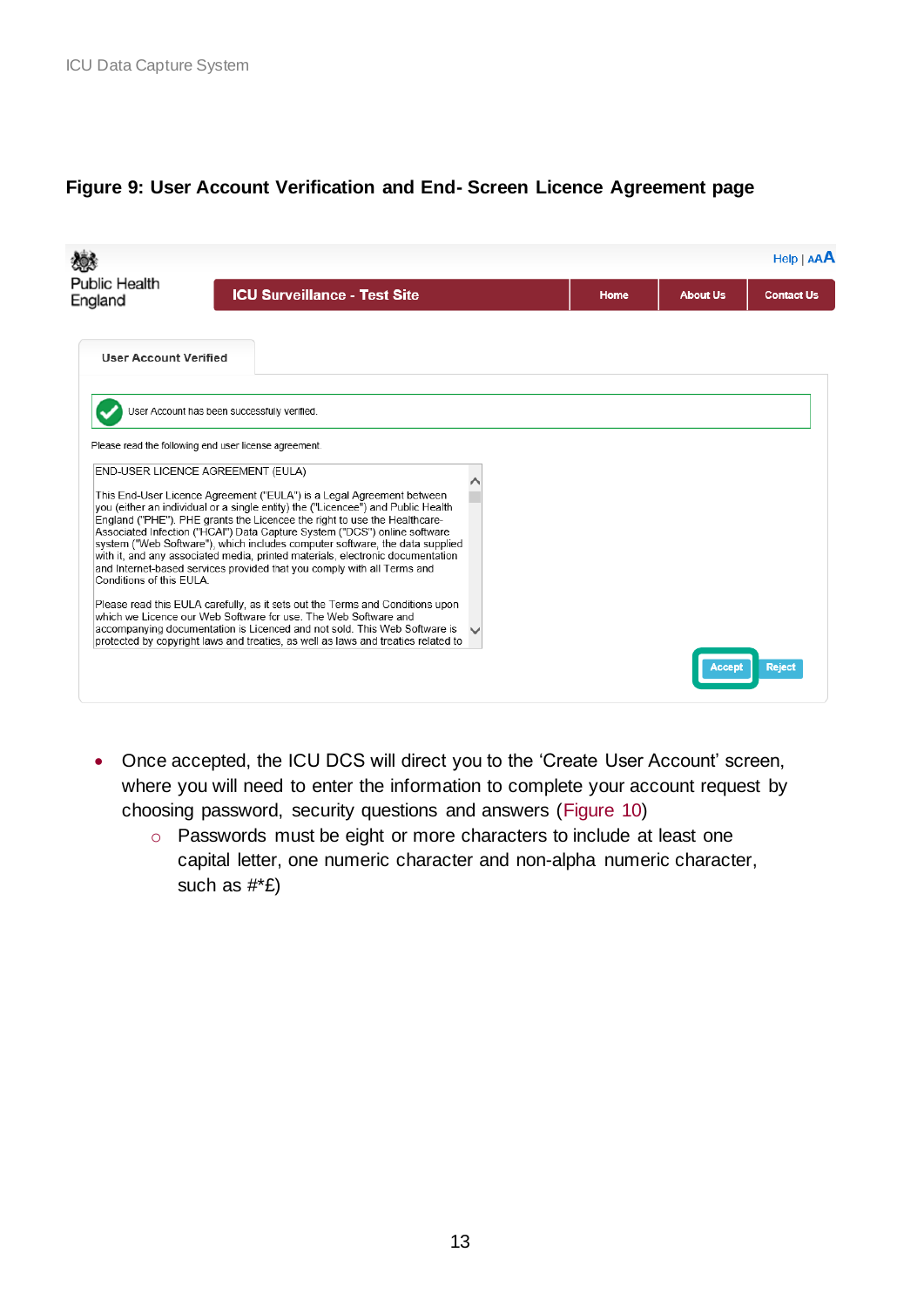## <span id="page-13-2"></span>**Figure 10: Create User Account page**

| 戀                               |                                                   |      |                 | Help   AAA        |
|---------------------------------|---------------------------------------------------|------|-----------------|-------------------|
| <b>Public Health</b><br>England | <b>ICU Surveillance - Test Site</b>               | Home | <b>About Us</b> | <b>Contact Us</b> |
| <b>Create User Account</b>      |                                                   |      |                 |                   |
|                                 | Mandatory fields are marked with red asterisk (*) |      |                 |                   |
| <b>Create User Account</b>      |                                                   |      |                 |                   |
| Password*                       |                                                   |      |                 |                   |
| Re-Enter Password*              |                                                   |      |                 |                   |
| Security Question 1*            | $-$ Select $-$<br>-                               |      |                 |                   |
| Security Answer 1*              |                                                   |      |                 |                   |
| Security Question 2*            | $-$ Select $-$                                    |      |                 |                   |
| Security Answer 2*              |                                                   |      |                 |                   |
| Security Question 3*            | $-$ Select $-$<br>٠                               |      |                 |                   |
| Security Answer 3*              |                                                   |      |                 |                   |
|                                 |                                                   |      | <b>Submit</b>   | Cancel            |

- Select the 'Submit' button
- The ICU DCS will display the 'Create User Account Confirmation' screen
- Select the 'Login' button
- The ICU DCS will display the 'Homepage' screen [\(Figure 2\)](#page-6-0)
- The ICU DCS will send you an email confirming your account has successfully been created

If your account request is rejected, the ICU DCS will send an email explaining why they account request was rejected, for further details please contact PHE.

### <span id="page-13-0"></span>Activate Accounts for Multiple Organisations

Multi-organisation users will receive multiple emails asking to verify the email address (one for each organisation/ICU); however, users will only need to complete the 'Create User Account' screen for the first account they verify. Each organisation/ICU account request will need to be individually verified from the separate emails but all subsequent account verifications will bypass the security information page as the data will already have been entered.

## <span id="page-13-1"></span>Login to the ICU DCS System

- Go to [https://icudcs.phe.org.uk](https://icudcs.phe.org.uk/)
- The ICU DCS will display the 'Homepage' screen (Figure 2)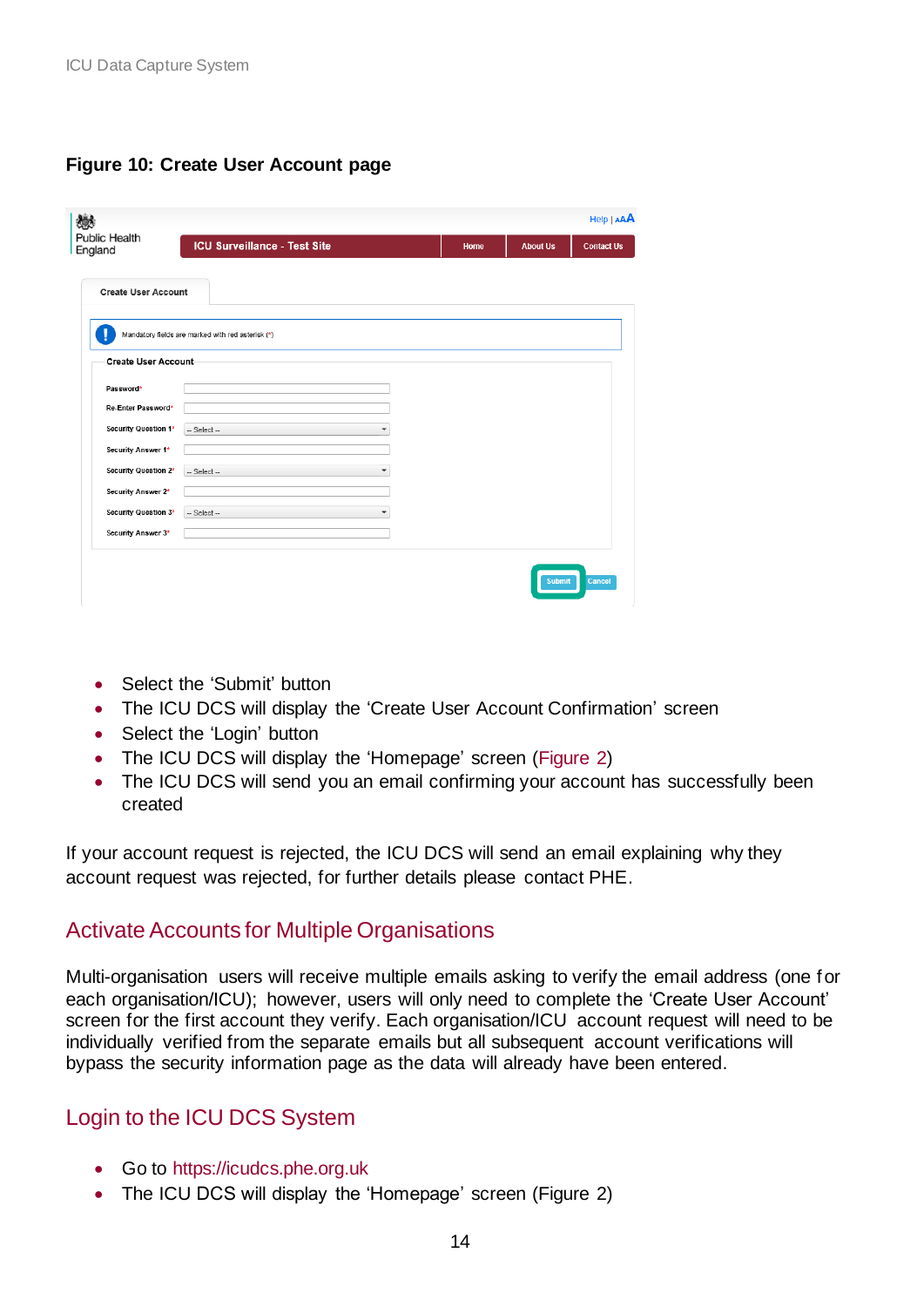- Enter your 'User Name' (the email address that was used to request your account) and 'Password' in the 'Log in' panel
- Select the 'Login' Button
- You will be prompted to answer one of your security
- The ICU DCS will display the 'Home Dashboard' screen [\(Figure 11\)](#page-14-0)

### <span id="page-14-0"></span>**Figure 11: Home Dashboard of ICU DCS**

| <b>Public Health</b><br>England                                                                                                                      | <b>ICU Surveillance - Test Site</b>                                                                                                                                                                                                                                                                                                                      |
|------------------------------------------------------------------------------------------------------------------------------------------------------|----------------------------------------------------------------------------------------------------------------------------------------------------------------------------------------------------------------------------------------------------------------------------------------------------------------------------------------------------------|
| <b>Menu Toolbar</b>                                                                                                                                  | <b>ICU Benchmarking</b><br><b>ICU Summary</b><br>Home                                                                                                                                                                                                                                                                                                    |
| My Dashboard                                                                                                                                         |                                                                                                                                                                                                                                                                                                                                                          |
| Search                                                                                                                                               | Welcome-ICU                                                                                                                                                                                                                                                                                                                                              |
| <b>Case Capture</b>                                                                                                                                  | <b>System Announcements-ICU</b>                                                                                                                                                                                                                                                                                                                          |
| <b>Data Upload Wizard</b>                                                                                                                            | ICU Surveillance System (DCS)<br>Please note:                                                                                                                                                                                                                                                                                                            |
| <b>User Administration</b>                                                                                                                           | The ICU Data Capture System (HCAI DCS) will be unavailable between 09:00 and 12.00 on Wednesday 1st April 2020.<br>This is to enable essential system updates/maintenance.                                                                                                                                                                               |
| <b>System Reports</b>                                                                                                                                | Important changes include                                                                                                                                                                                                                                                                                                                                |
| <b>Reports</b>                                                                                                                                       | . Data entry users will now be notified by a pop-up window when a duplicate daily census denominator is entered and an attempt is made to save it.<br>. Local administrators are now able to view the date a user has requested an account by running the 'Account Request report'.                                                                      |
| <b>Help &amp; Support</b>                                                                                                                            | <b>Recent Reports:</b>                                                                                                                                                                                                                                                                                                                                   |
| Welcome to the Data Capture<br>System                                                                                                                | Generic Aggregate Adult, Paediatric and Neonatal Reports - published October 2019<br>July 2017- March 2019 ( Q6-Q12)<br>Case Capture Training Video                                                                                                                                                                                                      |
| This is the system homepage<br>where PHE will post<br>announcements regarding<br>system updates, downtime,<br>surveillance programme<br>changes etc. | CALDOS Create Infecti X<br>$\mathbf{r}$<br><b>88</b><br>Dalk (mm)<br><b>MCU DCS Training Video: Case Capture Mediatry</b><br><b>Watch later</b><br>- Help   AAA   Luggen<br>Welcome ANSELMO, Jeremy as ICU Data Entry<br><b>Iblic Health</b><br><b>ICU DCS Surveillance - Test Site</b><br><b>Contact Us</b><br><b>Home</b><br><b>About Us</b><br>igland |
| See FAQs and Content for more info                                                                                                                   | New Infection Episode<br>enu Toolbar<br>Data Collection ICU Blood Stream Infections<br><b>Created Date</b><br>Print:<br>ID<br><b>My Dashboard</b>                                                                                                                                                                                                        |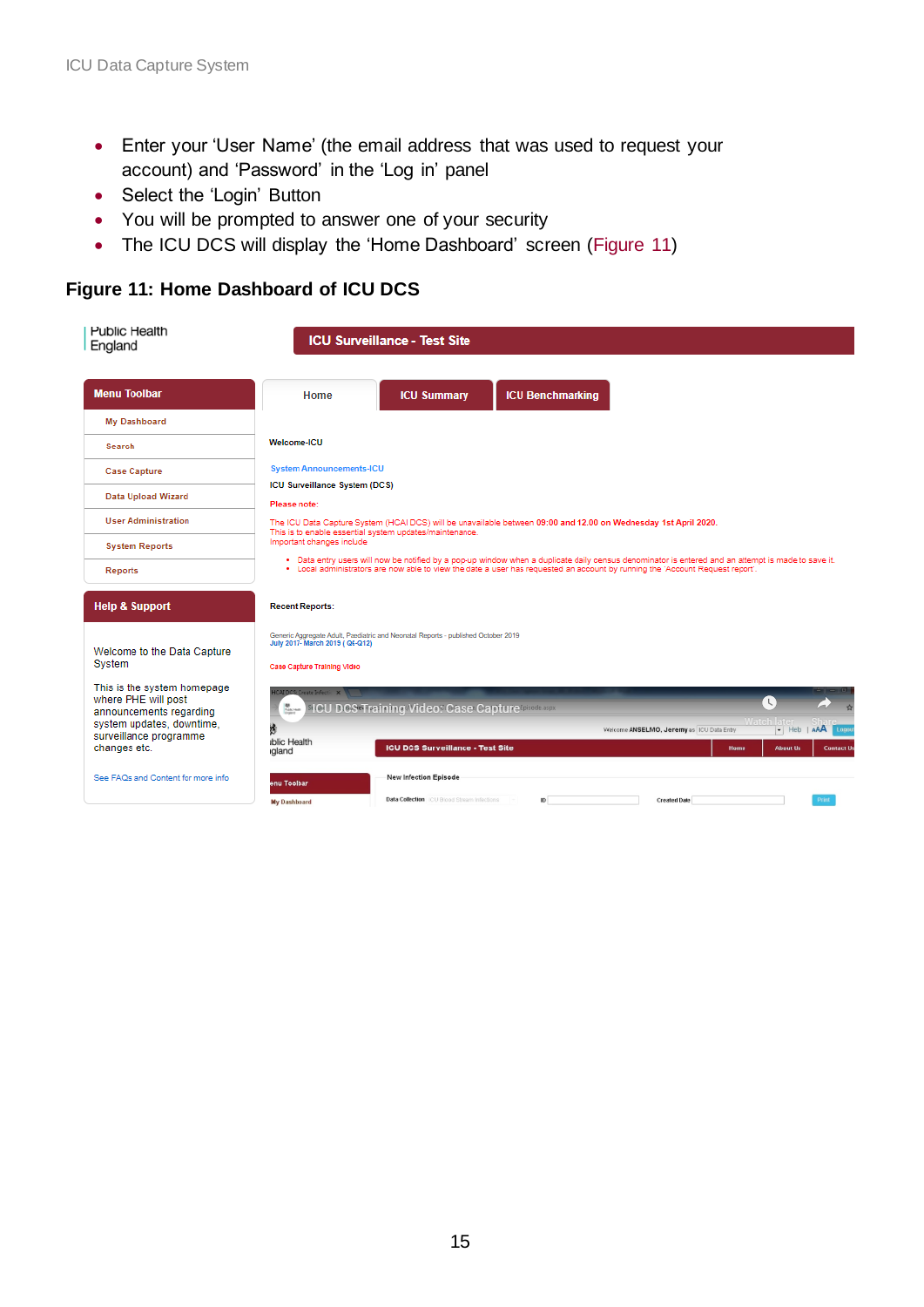# <span id="page-15-0"></span>Appendix

## <span id="page-15-1"></span>Organisation Types and User Roles

The ICU DCS supports a range of organisations and user types or roles [\(Tables 1](#page-15-2) and [2\)](#page-16-0), each of which have associated permissions and levels of access to the system. Within each organisation it is possible for the same user to have a range of different roles. A user's organisation type, its place in the hierarchy and the user's role affect whether the user is able to enter or sign off data. It also impacts on what data they are able to view.

All roles allow users to view data entered on the system at a summary level via a range of reports. For example, all users are able to view a count or rate of reported bacteraemia by ICU.

Access to patient level data, with or without PII, is restricted based on the organisational hierarchy [\(Table 1\)](#page-15-2). National users have access to patient level data for all cases entered on the system (with or without PII). Sub-national users have patient level access for cases mapped to their organisation in one of several ways. Organisation units only have patient level access to records entered by themselves. This is summarised in [Table 1.](#page-15-2) Specific permissions associated with each of the roles are shown in [Table 2.](#page-16-0)

| <b>Organisation</b><br>$\vert$ Type                                                  | <b>Hierarchy</b>     | <b>Roles</b><br>Supported                                                                                                                                               | Access to<br>patient level<br>data (with or<br>without PII) | Default<br>Pathway ¤   | Data visible on<br>line listings      |
|--------------------------------------------------------------------------------------|----------------------|-------------------------------------------------------------------------------------------------------------------------------------------------------------------------|-------------------------------------------------------------|------------------------|---------------------------------------|
| <b>Public Health</b><br>England<br>(National)                                        | National             | System<br>$\bullet$<br>Administrator                                                                                                                                    | All                                                         | <b>Reporting Route</b> | All cases, no<br>mapping applied      |
| <b>Intensive Care</b><br>Units or<br>Independent<br>Sector<br>Healthcare<br>Provider | Organisation<br>Unit | <b>ICU</b> Local<br>$\bullet$<br>Administrator<br>ICU Read Only*<br>ICU Read Only*<br>No PII<br>ICU Reports <sup>*</sup><br><b>ICU Data Entry</b><br><b>ICU Signoff</b> | Cases entered by<br>the ICU or IS ICU                       | <b>Reporting Route</b> | Cases entered by<br>the ICU or IS ICU |

<span id="page-15-2"></span>

| Table 1: Summary of organisation types and role and data presentation in reports |  |  |  |  |  |
|----------------------------------------------------------------------------------|--|--|--|--|--|
|----------------------------------------------------------------------------------|--|--|--|--|--|

¤ this is the usual pathway by which cases are mapped to this organisation type. This is how the data is presented on all reports, except the line listing where other mappings are applied

\*Allows read only permission to view data at patient level, either with or without PII access, depending on requirements

¥ ICU Reports users can only view reports and no patient-level data at all